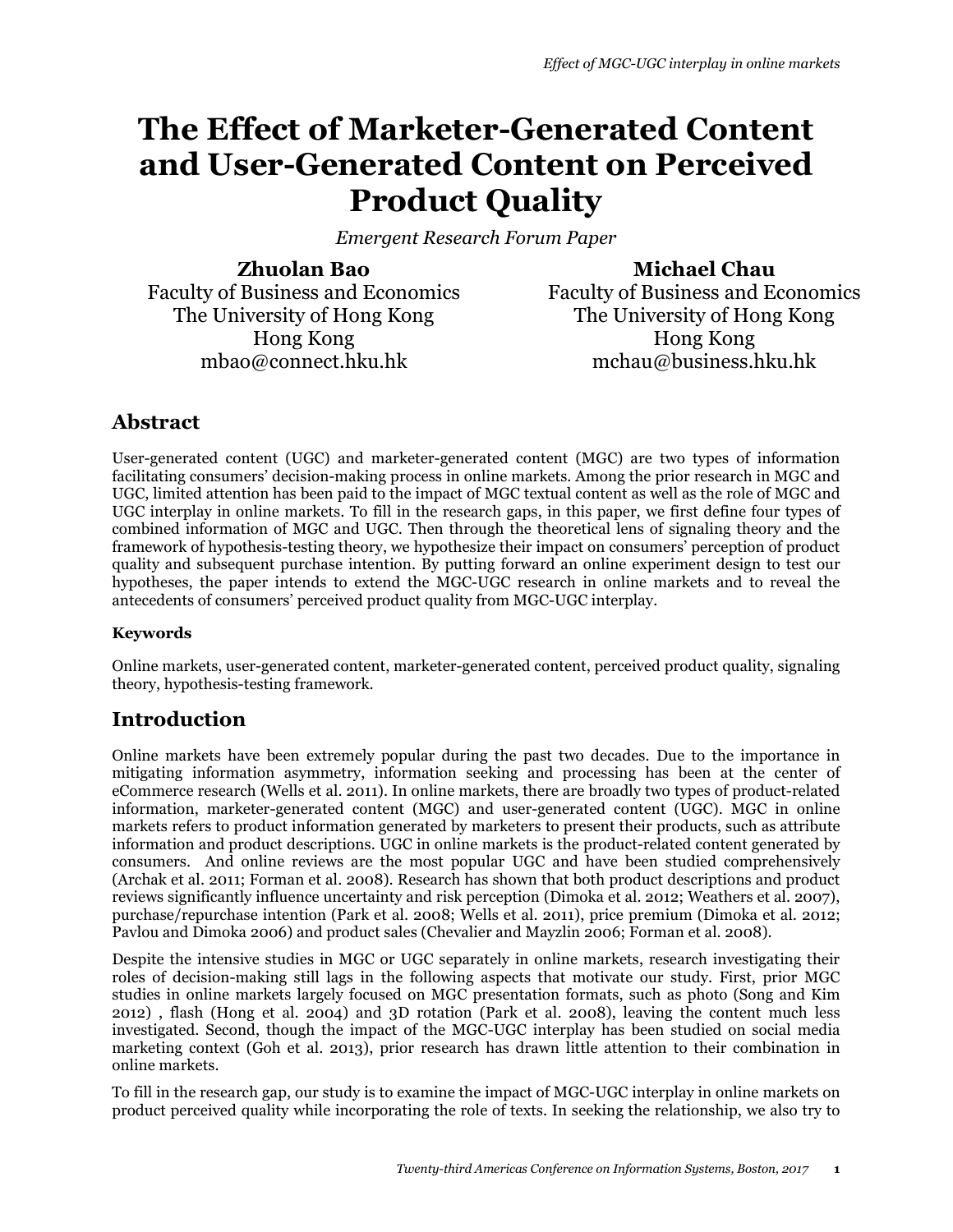evaluate the behavioral outcome of the process. Thus, our research questions are: *How does the combination of MGC and UGC information influence the consumer' perception of product quality? And subsequently, how is the consumer purchase intention affected?* To answer the research questions, we use signaling theory and hypothesis-testing framework to articulate our hypotheses. We also plan to collect data from Tmall.com and conduct online experiment to test the hypotheses.

# **Theoretical Background**

#### *MGC and UGC in Online Markets*

MGC has been mostly investigated in the context of online social media. Goh et al. (2013) defined MGC as the social media content such as posts and comments which are generated by marketers on behalf of the firms to engage consumer actively. However, the MGC in this study, is defined as the content generated by sellers to introduce their products or themselves, such as product descriptions. Therefore, the MGC in two contexts might be different in their forms and the capability of influencing consumers' decision-making process. In our paper, the form of MGC we particularly look into is product description.

Product descriptions, not only act as advertisements incorporating rich media to keep attractive, they are also used as introduction to the products' attributes, functions as well as application scenarios. For example, in a description of an air conditioner product, the seller might introduce many product features such as cooling speed, installation, fan speed control, auto-restart and energy saving capability. The seller could also describe the product's application scenarios, for example, whether the room is used in office or at home, the feasible room size, and whether it is noisy while operating. All those are highlighted in MGC by sellers, showing as product's selling points. Hence we define each of such highlighted attributes, functions or application scenarios in the product descriptions as an *MGC dimension*. Therefore, online markets MGC usually contain multiple MGC dimensions via its texts, pictures, videos or other display formats.

Besides MGC in online markets, research has revealed that people tend to look for online reviews, when they face uncertainties in online shopping (Chevalier and Mayzlin 2006). During the last decade, numeric information, in together with textual information in reviews has been studied intensively, such as review ratings (Bao and Chau 2016), identity disclosure (Forman et al. 2008), product features (Archak et al. 2011) and emotions (Garcia and Schweitzer 2011; Yin et al. 2014). For an online shopping experience, both MGC and UGC are exposed to the consumers. While MGC is constructed by sellers and provides full descriptions, reviews are more user-oriented. In a review, consumers describe products in terms of different usage scenarios or attributes from the user's perspective (Archak et al. 2011; Chen and Xie 2008). To comprehend UGC's combined value with MGC, we divide UGC information into two types, one that provides information to the attributes, functions or application scenarios described in MGC, and the other that offers additional information beyond MGC. For example, in a short piece of MGC on air conditioner, three selling-points are presented, introducing high cooling speed, easy installation and energy saving mode. Among the product's reviews, there could be ones endorsing or opposing any of the three points, and there could also be reviews bringing new attributes into consideration, such as dependable control and low operating noise.

Both types are associated with sentiment, so the attributes can be reviewed as good or bad ones according to consumers' experience. Therefore, for the MGC dimension that is overall supported or opposed by online reviews, we define it as a *confirmed or disconfirmed dimension in UGC*; for each new attribute or function embedded in UGC but not in MGC, we define it as an *additional positive/negative dimension in UGC*.

#### *Perceived Quality*

Products in online markets are associated with higher uncertainty and risks (Wells et al. 2011). The unobservable product quality is one of the driving forces for information seeking behaviors (Kirmani and Rao 2000). Perceived quality is a concept developed to reflect the consumers' overall evaluation to the product quality (Parasuraman et al. 1985). It is defined as the consumer's judgment about a product's overall excellence or superiority and it is different from objective quality (Zeithaml 1988). While objective quality involves an objective aspect of feature of a thing or event (Rowley 1998), perceived quality is a type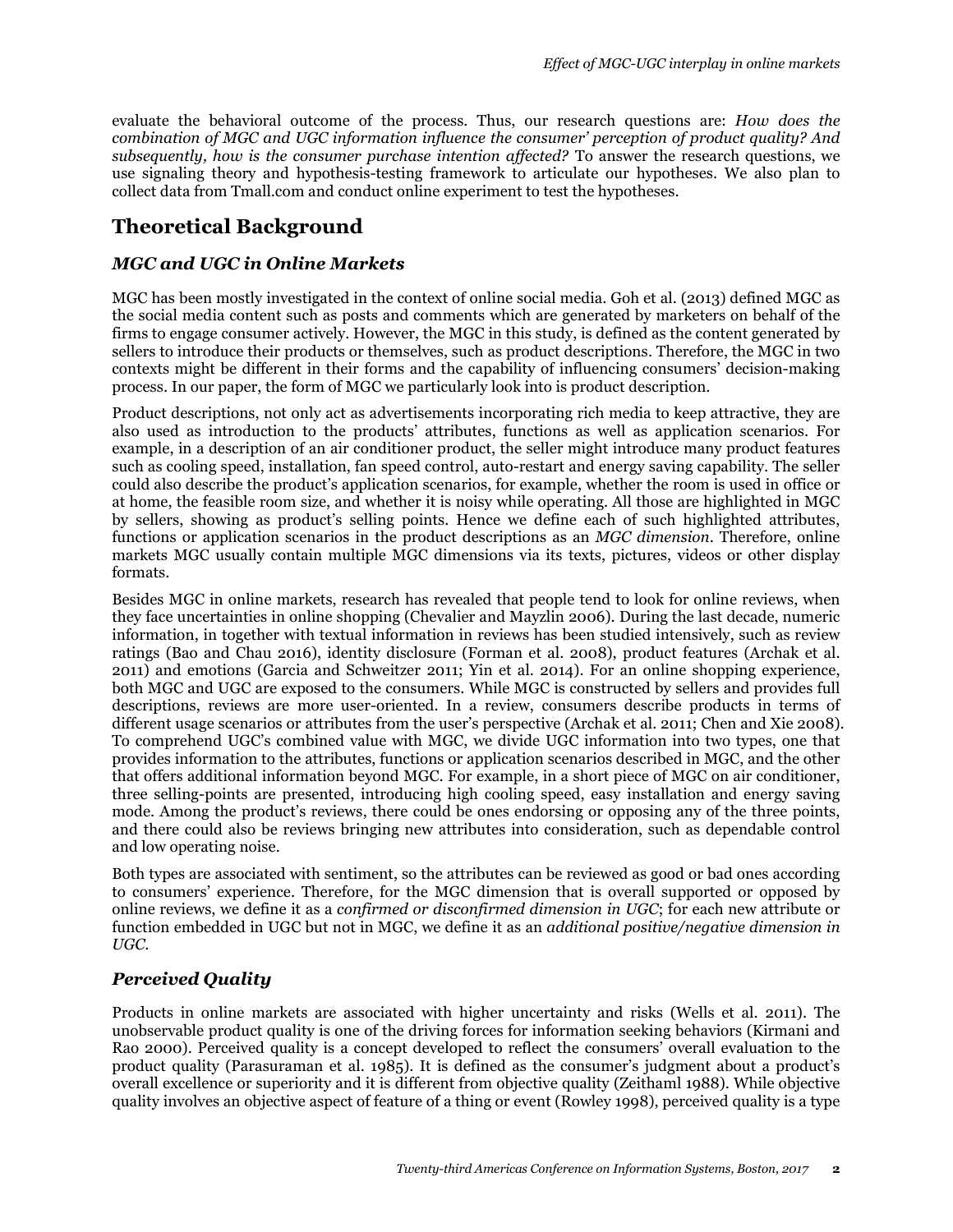of attitude and a higher level abstraction rather than a specific attribute of a product (Zeithaml 1988). Moreover, comparing with a stable objective quality, the perception of quality might change over time as a result of added information, increased competition in a product category, and changing expectations (Zeithaml 1988). Early research on perceived quality mainly focused on the perceived quality of services, such as hospital services (Gotlieb et al. 1994) and the hotel services (Boulding et al. 1993). Later the usage of the concept has been extended to research on brand quality (Richardson et al. 1994), information system services (Kettinger and Lee 2005) and online shopping (Wells et al. 2011).

Quality signals are transmitted in many forms and can further be classified as intrinsic and extrinsic cues (Olson and Jacoby 1972). Intrinsic cues represent product-related attributes, such as the physical composition or color of the product (Richardson et al. 1994). Extrinsic cues are also product-related but not part of the physical product itself, such as the price and brand (Zeithaml 1988). Many have stated that extrinsic cues are more influential as they are readily available and easy assessed by consumers (Wells et al. 2011). Signaling theory is often used as the framework to assess the consumers' perception of quality (Rao et al. 1999). In the next section, we will introduce and apply the theory to MGC and UGC in online markets.

# **Hypotheses Development**

In signaling theory, a signal is an action that the seller can take to convey information credibly about unobservable product quality to the buyer (Rao et al. 1999). Take advertising expenditure for an example. High quality firms can recompense their advertising expenditure from future sales. However, low quality firms, if advertised heavily, would be less likely to recover the expenditure due to fewer repeat purchases. So signaling posits a "rational" consumer who expects a firm to honor the implicit commitment conveyed through a signal because not honoring the commitment is economically unwise (Kirmani and Rao 2000).

Online sellers tend to present more product attributes and provide more detailed descriptions. We contend that the number of MGC dimensions can function as a signal, influencing product's evaluation. First, the number of MGC dimensions is extrinsic to the product being sold, since a large or small number of MGC dimensions in online markets does not change the its inherent attributes. Second, the number of MGC dimensions is also a credible signal. If the product with more MGC dimensions turns out to be of poor quality, consumers can punish the seller by various means, from report to the markets to negative word-of-mouth. Therefore, as extrinsic attributes often serve as surrogates for intrinsic product attributes (Wells et al. 2011; Zeithaml 1988), we hypothesize that,

**Hypothesis 1.** The number of MGC dimensions in online markets is positively associated with the consumers' perception of product quality.

Though online reviews are not provided by sellers, they are considered as an element of marketing communication mix (Chen and Xie 2008). Given that they are also extrinsic to the product and managed by the platform in a unified manner, the combined information between MGC and UGC could also serve as the signals to perceived quality of products. Therefore, similar to Hypothesis 1, we hypothesize that,

**Hypotheses 2a-2b.** The number of confirmed (disconfirmed) dimensions in UGC is positively (negatively) associated with the consumers' perception of product quality.

**Hypotheses 3a-3b.** The number of additional positive (negative) dimensions in UGC is positively (negatively) associated with the consumers' perception of product quality.

Along with many theoretical development and empirical findings in IS literature, an attitudinal measure of an object, such as perceived product quality, is likely to influence the behavioral intention towards the object (Boulding et al. 1993; Wells et al. 2011). To better understand how combined information of MGC and UGC ultimately influence purchase intention, we hypothesize that,

**Hypothesis 4.** The consumers' perception of product quality is positively associated with consumers' intention to purchase the product.

Hypothesis-testing framework was used in social interaction area. When we form our early impression of new acquaintances, we may wish to test hypotheses based upon our expectations about their personal dispositions (Snyder and Swann 1978). In marketing research, advertising is proposed as the source of hypotheses. It works by initially arousing expectations that subsequently lead to a disposition to confirm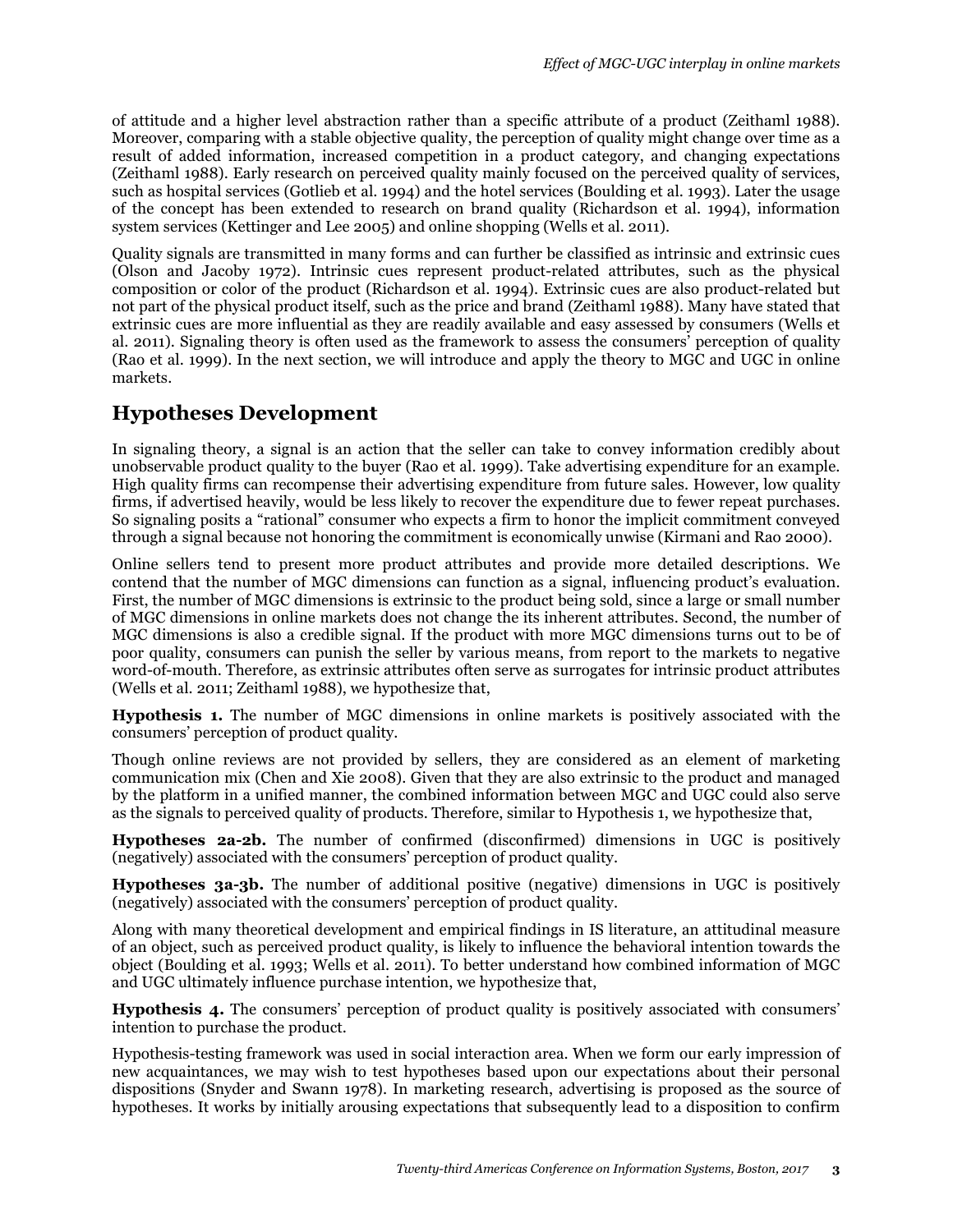during experience with the product (Deighton 1984). Without such expectations or hypotheses, consumers understanding towards products are constrained as they are less likely to generate or recognize new diagnostic evidence (Hoch and Deighton 1989). In our context of online markets, we contend that, MGC can be viewed as tentative hypotheses to be tested with evidence. With MGC dimensions enabling consumers to form hypotheses on product attributes, different types of UGC information would affect consumers' perception of the product through interpreting evidence to the hypotheses.

According to hypothesis-testing framework, we posit that the review evidence to the hypothesized product dimension would be more impactful on product quality perception than the review content which is new to consumers, as the new dimensions are not in consumers' hypothesized set or expectations towards the product. Therefore, we hypothesize that,

**Hypothesis 5a-5b.** The number of confirmed (disconfirmed) dimensions in UGC is more influential for perceived product quality than the number of additional positive (negative) dimensions in UGC.

# **Data and Method**

The product data for this study will be collected from Tmall.com, a sub-market owned by Taobao.com and the largest B2C retail platform in Asia. We intend to select products from expensive durable product categories, as they are supposed to induce higher perceived risk and uncertainty perceptions (Duncan and Olshavsky 1982). Therefore, we prefer to choose Home Furniture as our focal product category. To assess the combined information of MGC and UGC, we plan to recruit eligible students to evaluate each aspect by responding to items. For a stringent study, we will also control for various variables of experiment context as well as participants. To test our hypotheses, we will create mock-up product pages based on the collected product data. We will recruit people to carefully inspect the randomly assigned mock-up products and report their subjective assessment of our survey questions afterwards. The dataset will be constructed at individual level for hypothesis testing. And analyses will be conducted in a later stage.

# **Potential Contributions**

Our proposed study applies the signaling theory and the framework of hypothesis-testing to investigate MGC-UGC interplay in online markets. Our study aims at contributing to the following aspects. First, our study tries to extend the research of MGC and UGC in online markets. Serving as a first attempt to measure the combined information of MGC and UGC, our research intends to examine the complementary role of UGC to MGC in affecting consumers' perception. Second, our research joins the few studies investigating product quality in eCommerce (Wells et al. 2011), revealing the antecedents of perceived product quality in online markets. Third, our findings may bring insights to the research and practices in online markets.

# **Acknowledgment**

This research is supported in part by the General Research Fund from the Hong Kong Research Grants Council (#17514516B) and the Seed Funding for Basic Research from the University of Hong Kong (#104003314).

# **References**

- Archak, N., Ghose, A., and Ipeirotis, P. G. 2011. "Deriving the Pricing Power of Product Features by Mining Consumer Reviews," *Management Science* (57:8), pp. 1485-1509.
- Bao, Z., and Chau, M. 2016. "The Effect of Collective Rating on the Perception of Online Reviews," in: 20th Pacific Asia Conference on Information Systems.
- Boulding, W., Kalra, A., Staelin, R., and Zeithaml, V. A. 1993. "A Dynamic Process Model of Service Quality: From Expectations to Behavioral Intentions," *Journal of Marketing Research* (30:1), p. 7.
- Chen, Y., and Xie, J. 2008. "Online Consumer Review: Word-of-Mouth as a New Element of Marketing Communication Mix," *Management Science* (54:3), pp. 477-491.
- Chevalier, J. A., and Mayzlin, D. 2006. "The Effect of Word of Mouth on Sales: Online Book Reviews," *Journal of Marketing Research* (43:3), pp. 345-354.